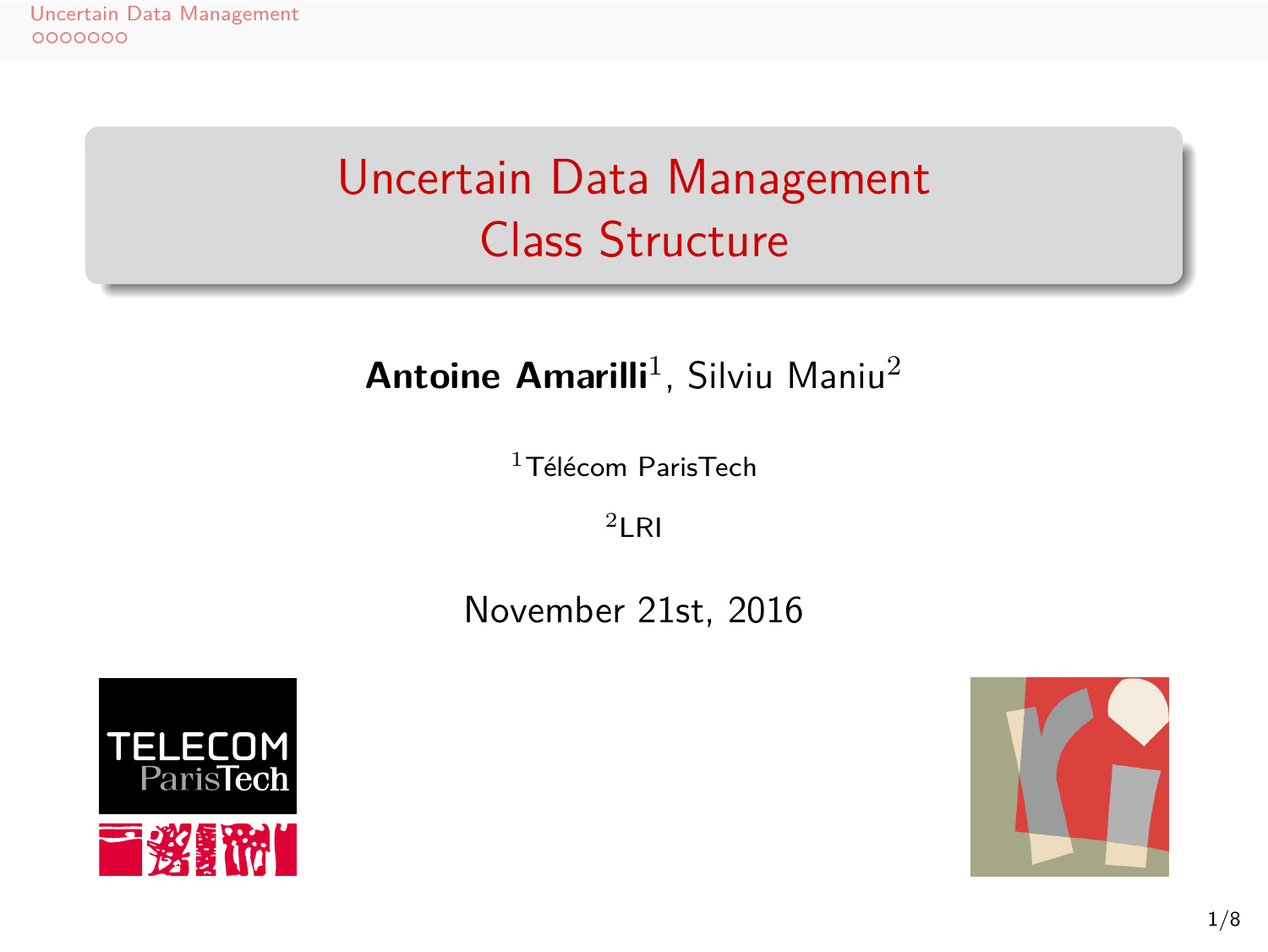Uncertain Data Management<br> $\bullet$ 000000

Class 1 (Nov 21): Introduction and Reminder

- Motivations and sources of uncertain data
- Class structure (these slides!)
- Reminder: relational algebra and relational calculus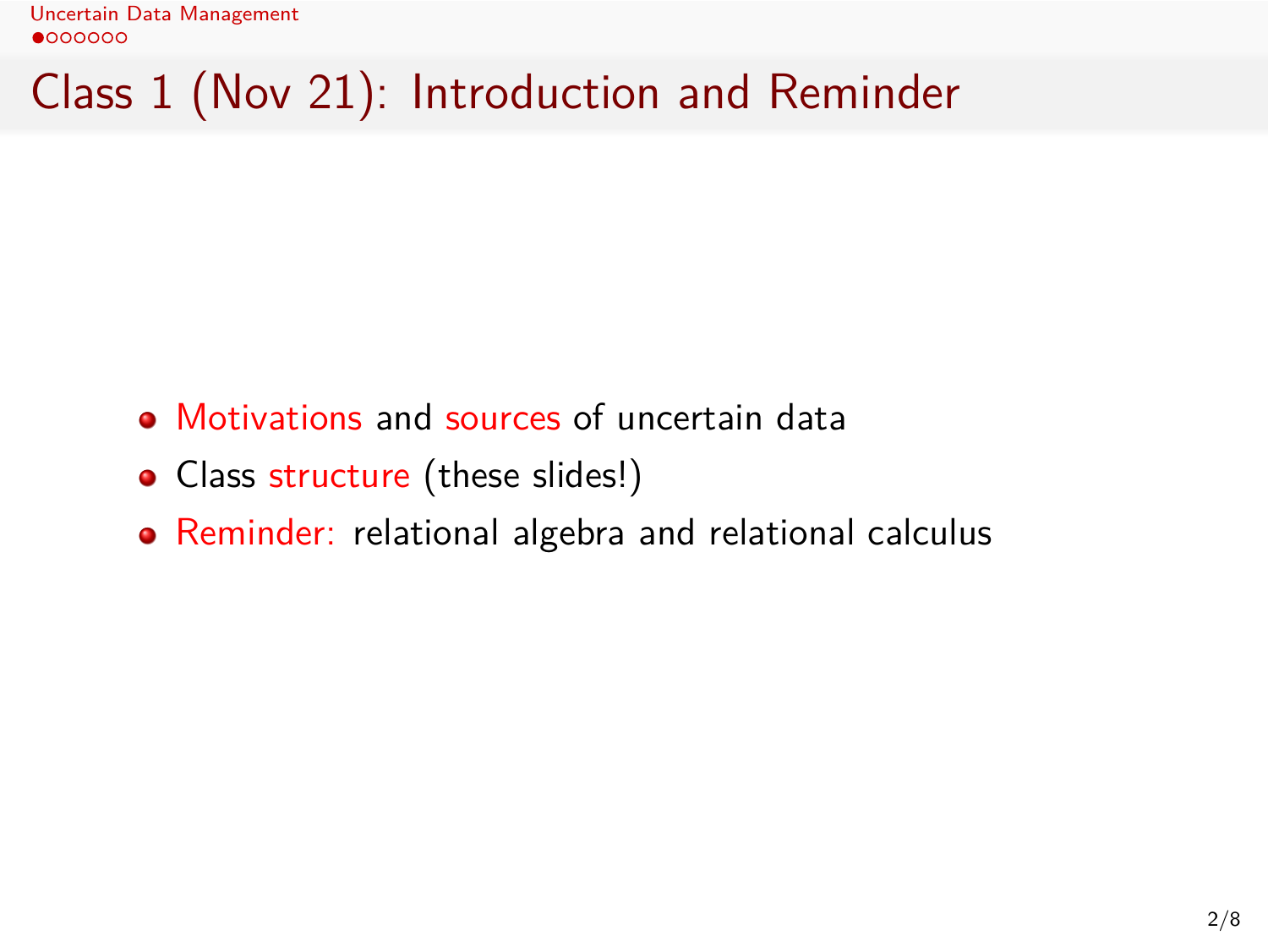Class 2 (Nov 28): Open- and Closed-World Databases

- Open-world databases: modeling incompleteness
- Missing values (NULLs)
- c-tables
- Representation size for the various models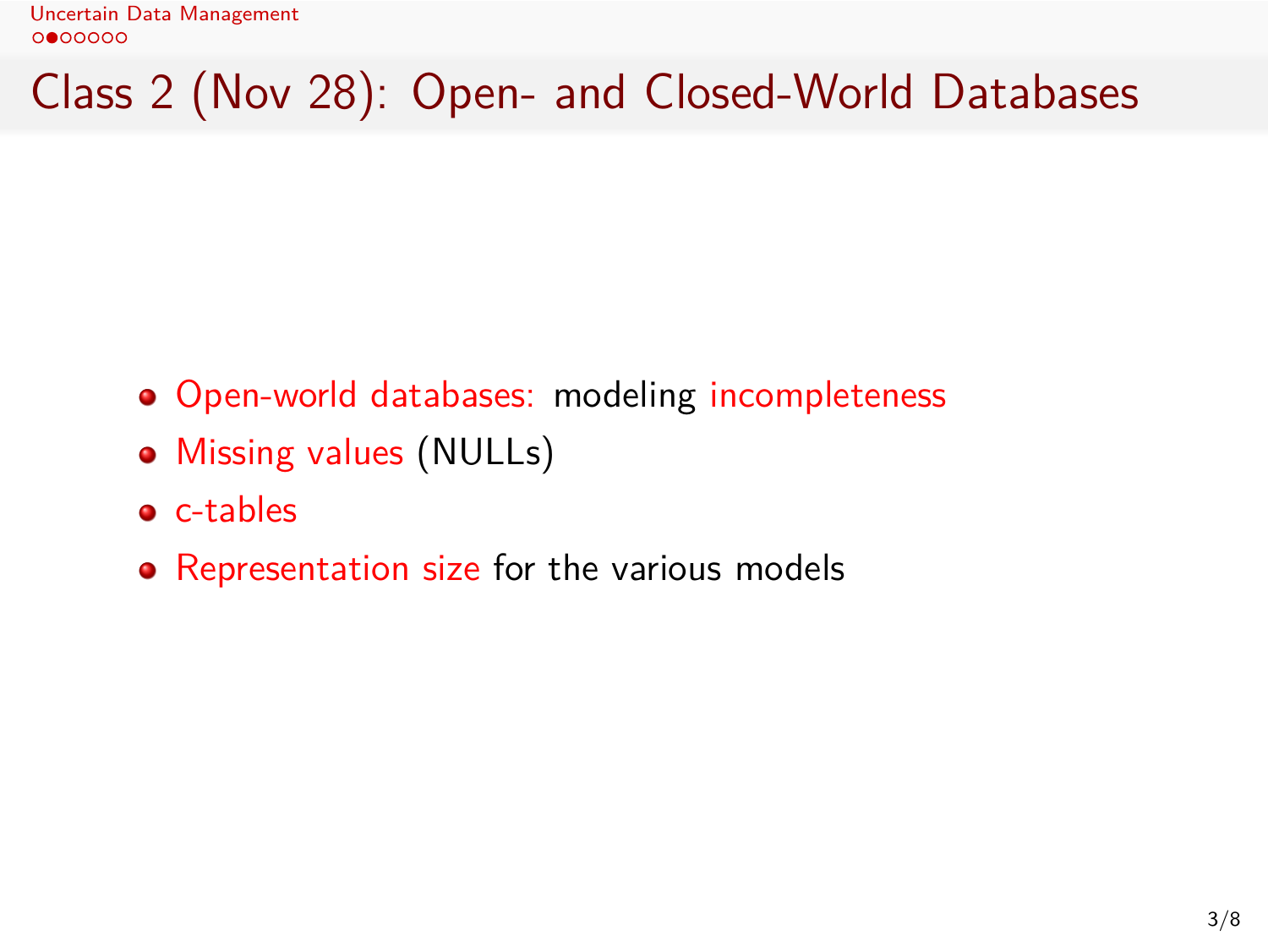Class 3 (Dec 5): Relational Probabilistic Databases

- Semantics of probabilistic databases
- Models:
	- Tuple-independent databases
	- Block-independent disjoint databases
	- pc-tables
- **•** Extensions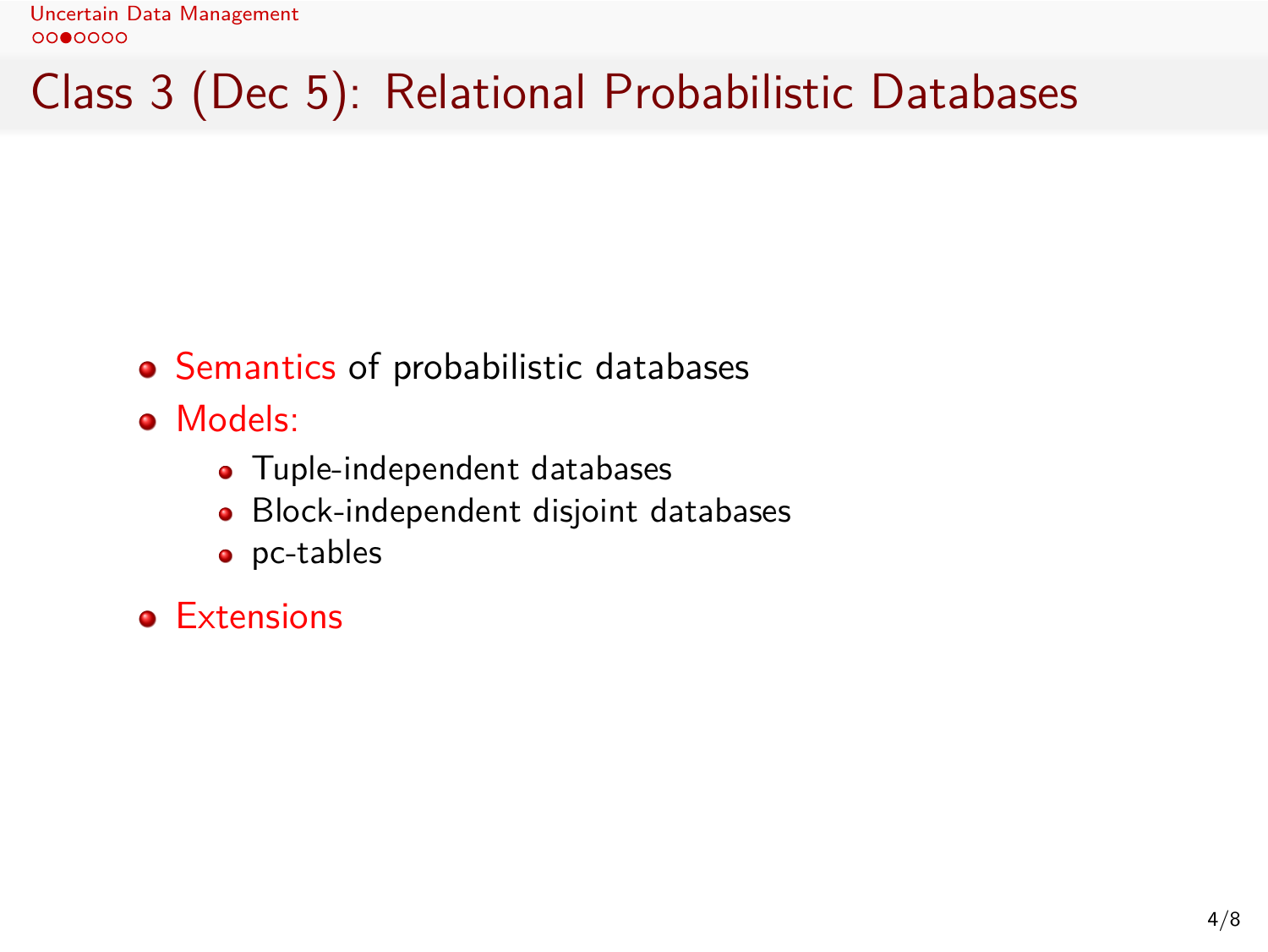Class 5 (Dec 12): Querying Relational Prob. Databases

- Semantics of queries on uncertain data
- Extensional approach: evaluating the query directly
- Intensional approach: computing the query lineage
- Tractable rules for query evaluation
- **•** Tractable lineage classes
- **•** Computational hardness results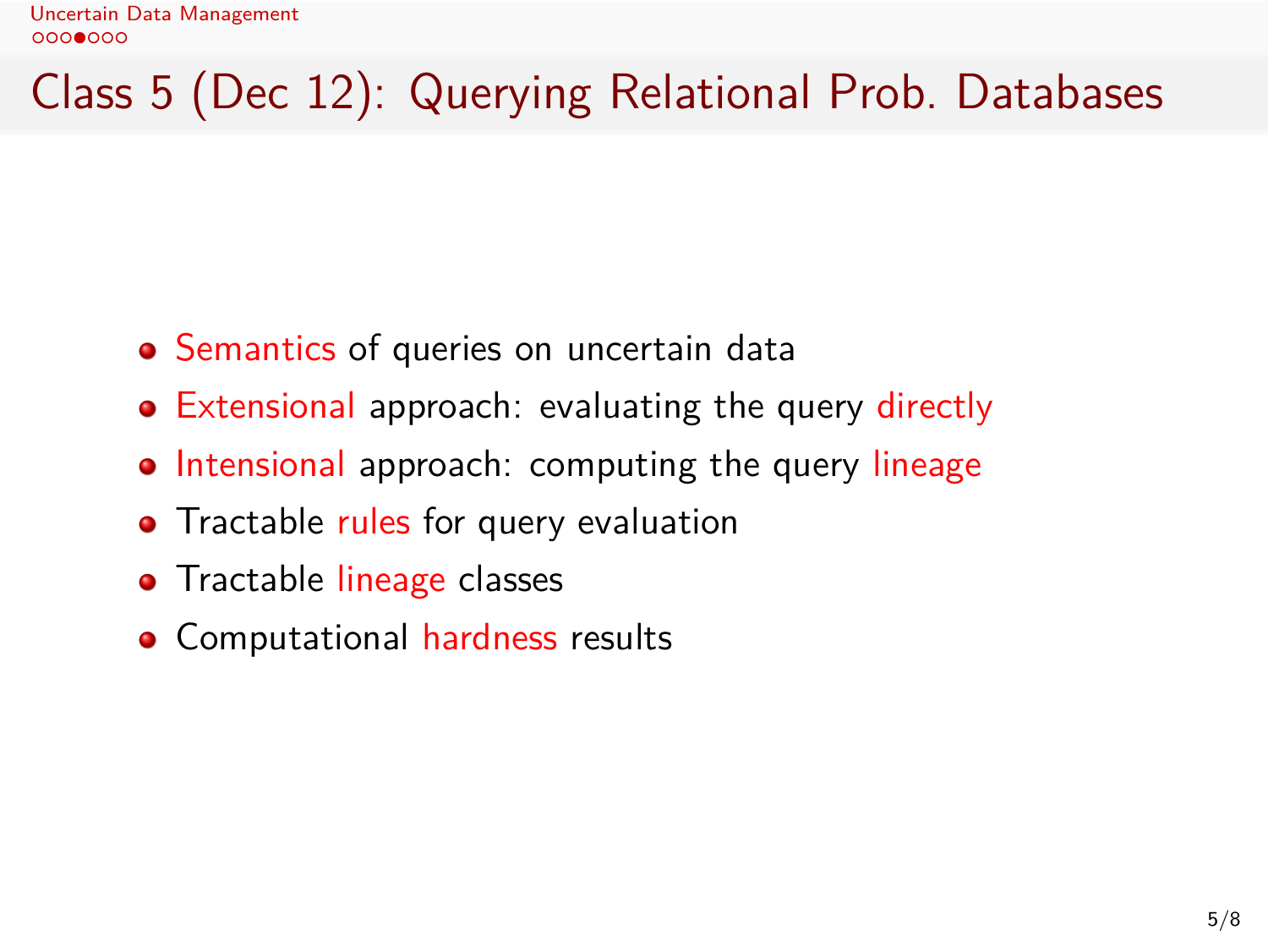Class 4 (Jan 9): Non-Relational Probabilistic Databases

- **·** Uncertain XML
	- Semantics of documents
	- Models and compactness
	- Query languages and complexity
- Uncertain graphs: queries and semantics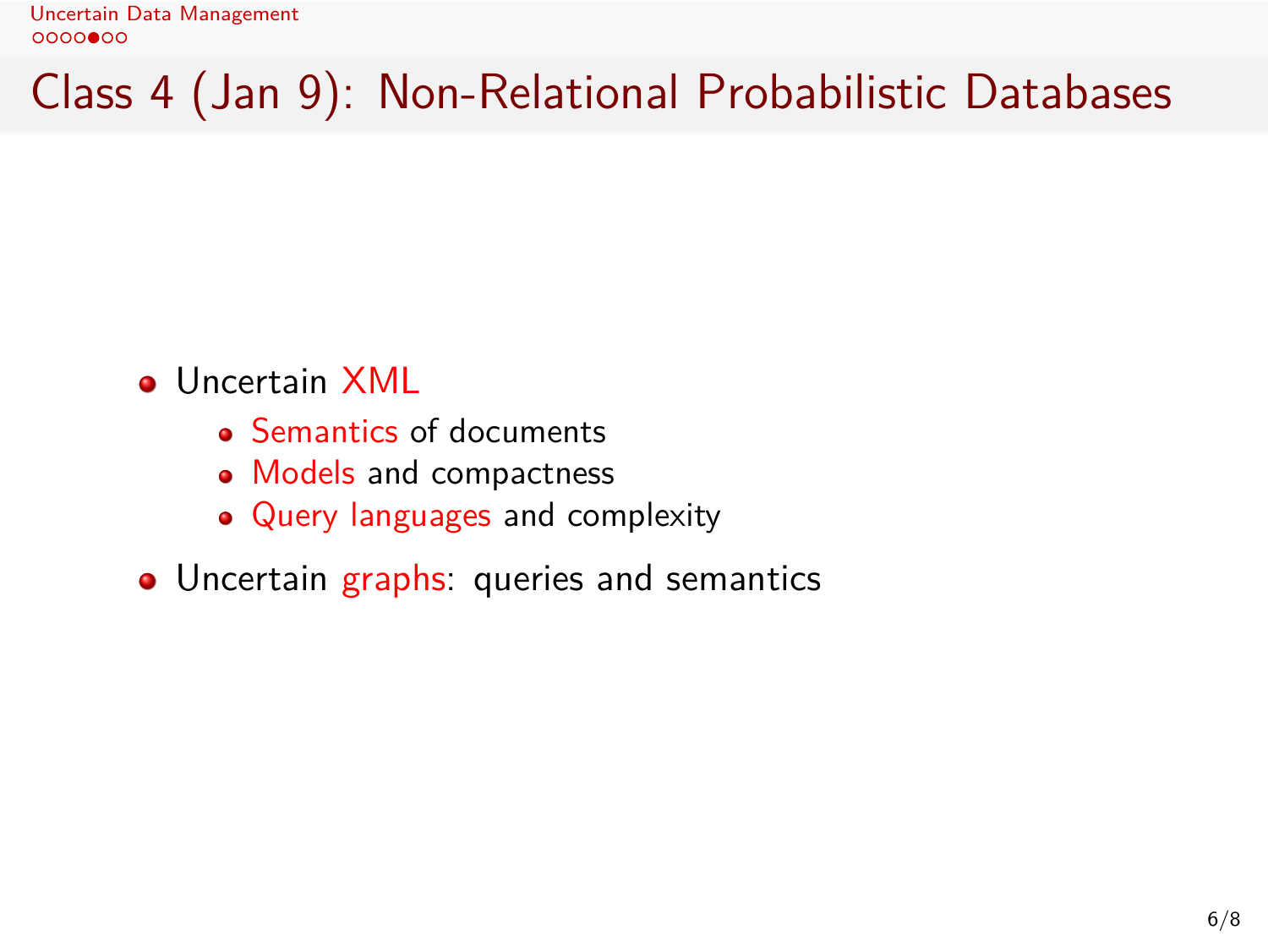Class 6 (Jan 16): Practical Applications

- **•** Social Applications
- **•** Crawling the Web
- **•** Crowdsourcing
- **Practical implementation**
- The MayBMS engine